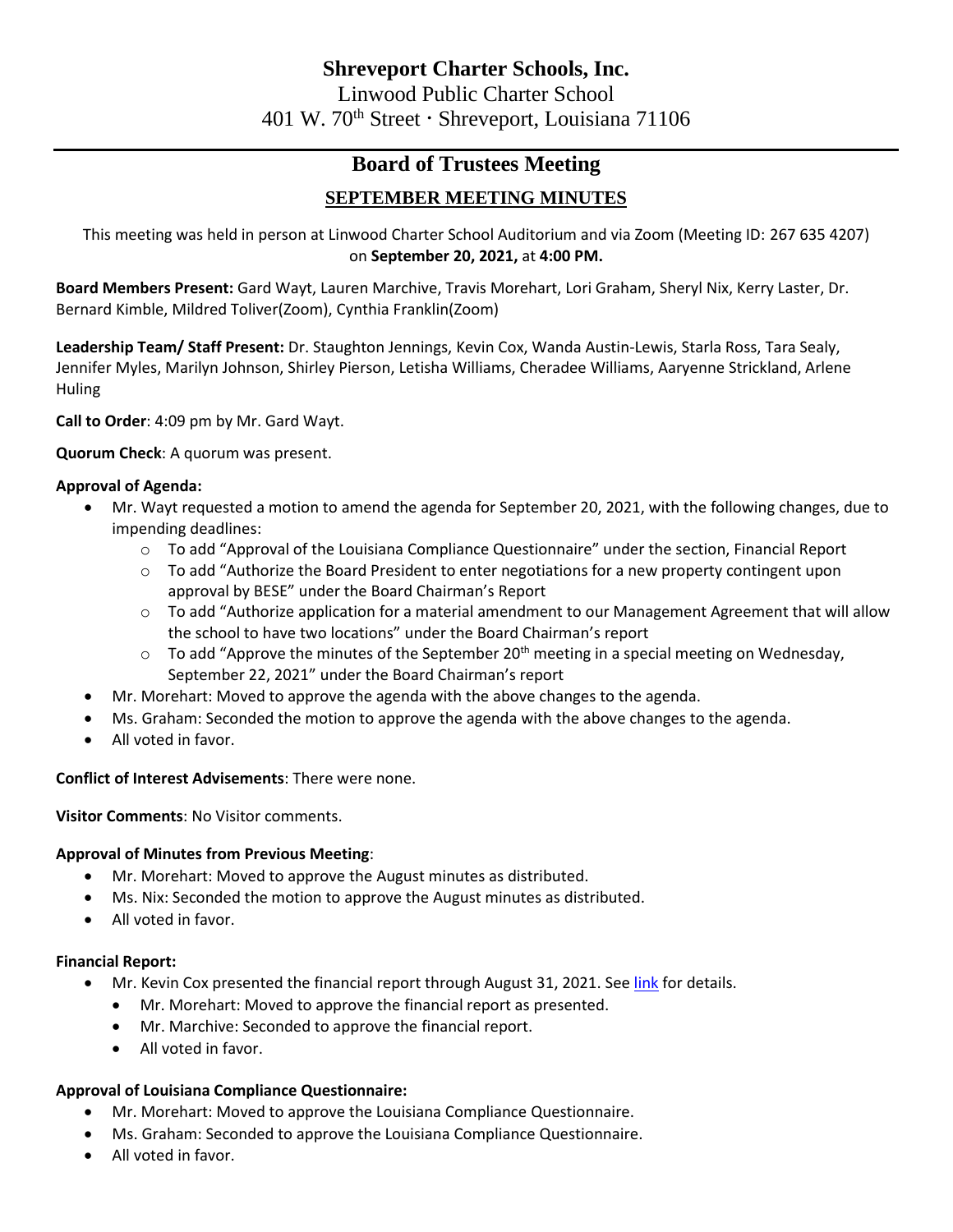### **Executive Director's Report:**

• Dr. Jennings gave the Executive Director's report. A consent agenda was sent out and reviewed by the board prior to the meeting. The floor was opened for questions.

## Consent Agenda

*Items included: Academics, Operations, Marketing/Recruitment, and Human Resources*

## Q & A and Comments from BOT members:

Mr. Morehart: How many students are on the waiting list?

Dr. Jennings/Mrs. L. Williams: Estimated 50-100 kids. Middle school is maxed. We can now only accept first and third graders.

Mr. Morehart: Can we drop the 5% who haven't completed all paperwork, to make more room? Mrs. L. Williams: They are fully registered. The 1,038 have been in the building.

- Mr. Morehart: Moved to approve the items on the consent agenda as submitted.
- Dr. Kimble: Seconded to approve the items on the consent agenda.
- All voted in favor.

Ms. Huling, Dean of School Culture, gave the Student Activities report. Below is a list of the following activities:

September 28- Pre-K and Kindergarten Picnic and Teddy Bears September 28- Pizza by the Slice September 30- Positive Behavior Intervention Support (PBIS) Thursday (student will received treats)

October 7- Muffins with Mom (held virtually) October 13- Donuts with Dad October 21- Pre-K Pumpkin Patch Field Trip October 21- Rock Your School Day (Board Members are invited) October 28- Hallo-READ for PK- 4<sup>th</sup> (Reading Book Character Team/ Trunk or Treats) October- Fall Pictures

Ms. Huling asked the board members to support Hallo-Read by donating bags of candy (no peanuts and no peanut butter candy). She also invited the board members to attend Rock Your School Day.

## **Board Chairman's Report:**

• Mr. Wayt provided the Board Chairman's Report.

#### Retreat Summary

Mr. Wayt shared that he is still working with Kevin Gutierrez of LA Association of Public Charter Schools. Mr. Wayt will present a detailed report at the next board meeting.

#### Bylaws

Mr. Wayt is working with Attorney Graham to complete the proposed bylaws. The proposed changes will be distributed to the BOT members for review.

#### Board Committees

Mr. Wayt reported there might be some changes. Updates will follow at the next board meeting.

## Community Advisory Council

Mr. Wayt reported that the Community Advisory Council is continuing to gain new members. It will be finalized within a month.

Linwood Differentiation